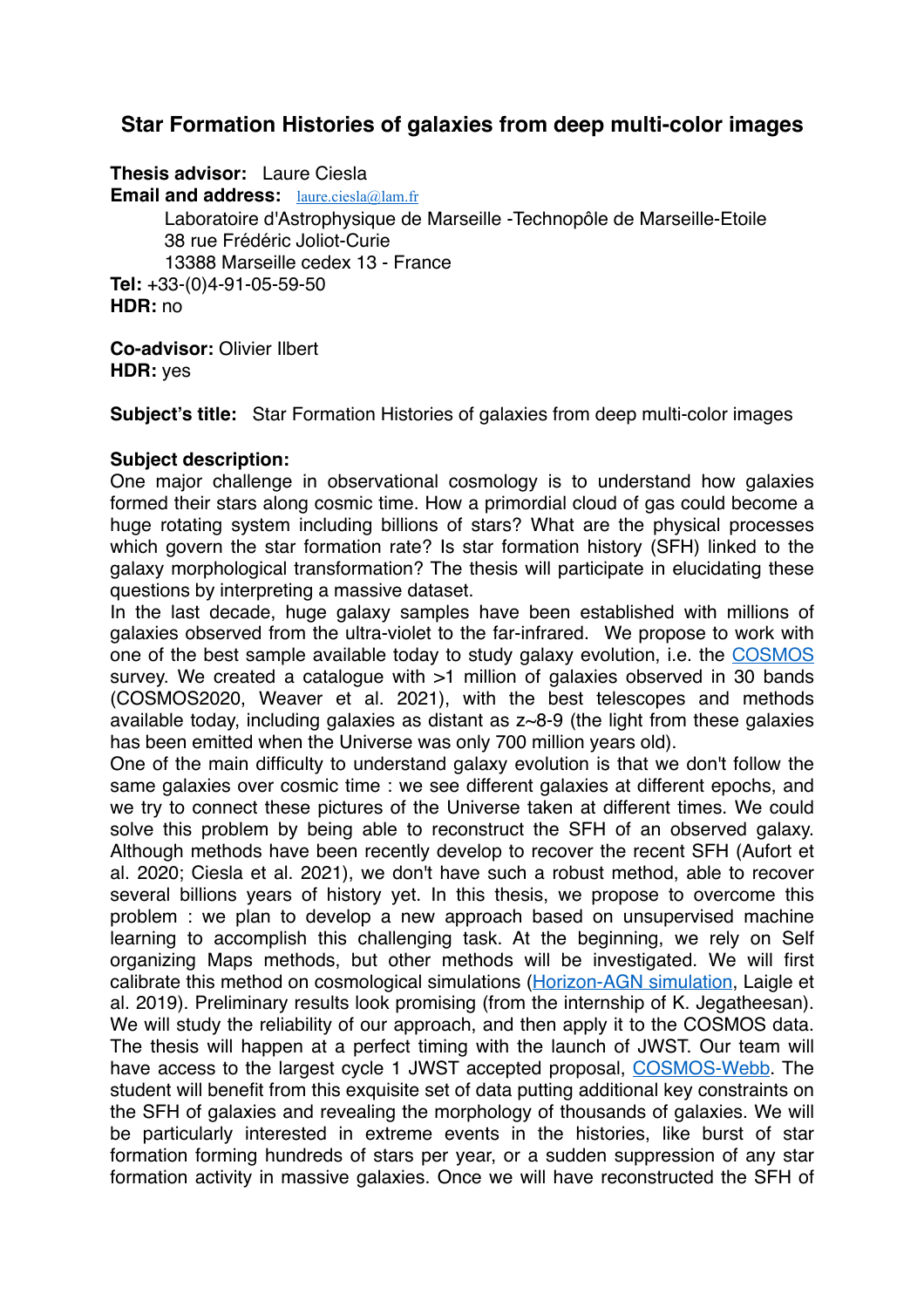our real COSMOS galaxies, we will have a unique sample in hand to study galaxy evolution. We will be able to understand how SFH depend on the galaxy morphology associating Hubble and James Webb space telescopes images, on the environment, on the energy radiated away by Active Galaxy Nuclei, etc. Such sample could open new avenues in our understanding of galaxy evolution.

Finally, we will also investigate if such approach could be applied to future surveys like the future space mission **[Euclid](https://www.euclid-ec.org/)**, or the imaging data from the [LSST.](https://www.lsst.org)

## **Bibliography:**

Weaver et al. (2021) [arXiv:2110.13923](https://ui.adsabs.harvard.edu/abs/2021arXiv211013923W/abstract) — Ciesla et al. (2021) [A&A,653A,6C](https://ui.adsabs.harvard.edu/#abs/2021A%26A...653A...6C/abstract) — Aufort et al. (2020[\)A&A,635A,136A](https://ui.adsabs.harvard.edu/#abs/2020A%26A...635A.136A/abstract) — Davidzon et al. (2019) [MNRAS.489.4817D](https://ui.adsabs.harvard.edu/#abs/2019MNRAS.489.4817D/abstract) — Laigle et al. (2019) [MNRAS.486.5104L](https://ui.adsabs.harvard.edu/#abs/2019MNRAS.486.5104L/abstract) — Ciesla et al. (2018) [A&A,615A,61C](https://ui.adsabs.harvard.edu/#abs/2018A%26A...615A..61C/abstract) — Davidzon et al. (2017) [A&A,605A,70D](https://ui.adsabs.harvard.edu/#abs/2017A%26A...605A..70D/abstract) — Laigle et al. (2016) [ApJS,224,24L](https://ui.adsabs.harvard.edu/#abs/2016ApJS..224...24L/abstract)

#### **Please provide a brief justification of the scientific importance of the subject and/or its strategic interest for LAM:**

Star formation histories (SFH) plays a key role in most of observational extragalactic studies at it is one of the main hypothesis one has to make to derive the fundamental stellar mass and star formation rate measurements. Reconstructing galaxies SFH individually is thus of paramount importance to derive their physical properties. But above all this, constraining galaxies SFH is by definition studying the lifetime of galaxies and the mechanisms that impacted it (strong bursts or quenching of star formation). Naturally, a lot of effort is dedicated to the SFH reconstruction within the community, and the progresses made in the last decade in the quality of statistical analysis and codes make it possible. LAM has a strong expertise in this topic with two leading efforts: Olivier Ilbert (OI—and collaborators from IAP and COSMOS team) and Laure Ciesla (LC — with V. Buat & the CIGALE team). The proposed thesis will bring together these two approaches and strengthen LAM's influence on this aspect of galaxies evolution. Furthermore, with the launch of JWST and the acceptance of the COSMOS-Webb program for which OI and collaborators are responsible for the catalogue building, LAM will be at the forefront of the field in terms of both methods and data. This work is also a preparatory work to exploit scientifically the Euclid Deep fields.

# **Please provide a brief explanation about why the proposed subject is timely, and include an indication of the expected scientific landscape within 3 to 5 years after the defense:**

This call for thesis proposals corresponds to the best timing for two reasons:

- 1) Launch of JWST: if everything goes as planed regarding JWST, the thesis will start while COSMOS-Webb data will be in acquiring phase. Then data reduction and catalogue building will provide enough time for the student to work and test the method to reconstruct star formation histories on simulations. Based on our ongoing work and preparation, we expect that, once the COSMOS-Webb catalogue is ready, the student will have made enough progress to test his/her method on these new data.
- <span id="page-1-1"></span>2) Group dynamics: with our close collaborators from IAP (C. Laigle and H. J. McCraken), we obtained a postdoc<sup>[1](#page-1-0)</sup> that will be based at IAP, with visits at LAM, on a complementary project. The postdoc is expected to start in Sept. 2022 for 2

<span id="page-1-0"></span><https://ipi-sorbonne-universite.fr/campagne-dattribution-des-contrats-post-doctoraux-ipi-2021-resultats/> [1](#page-1-1)